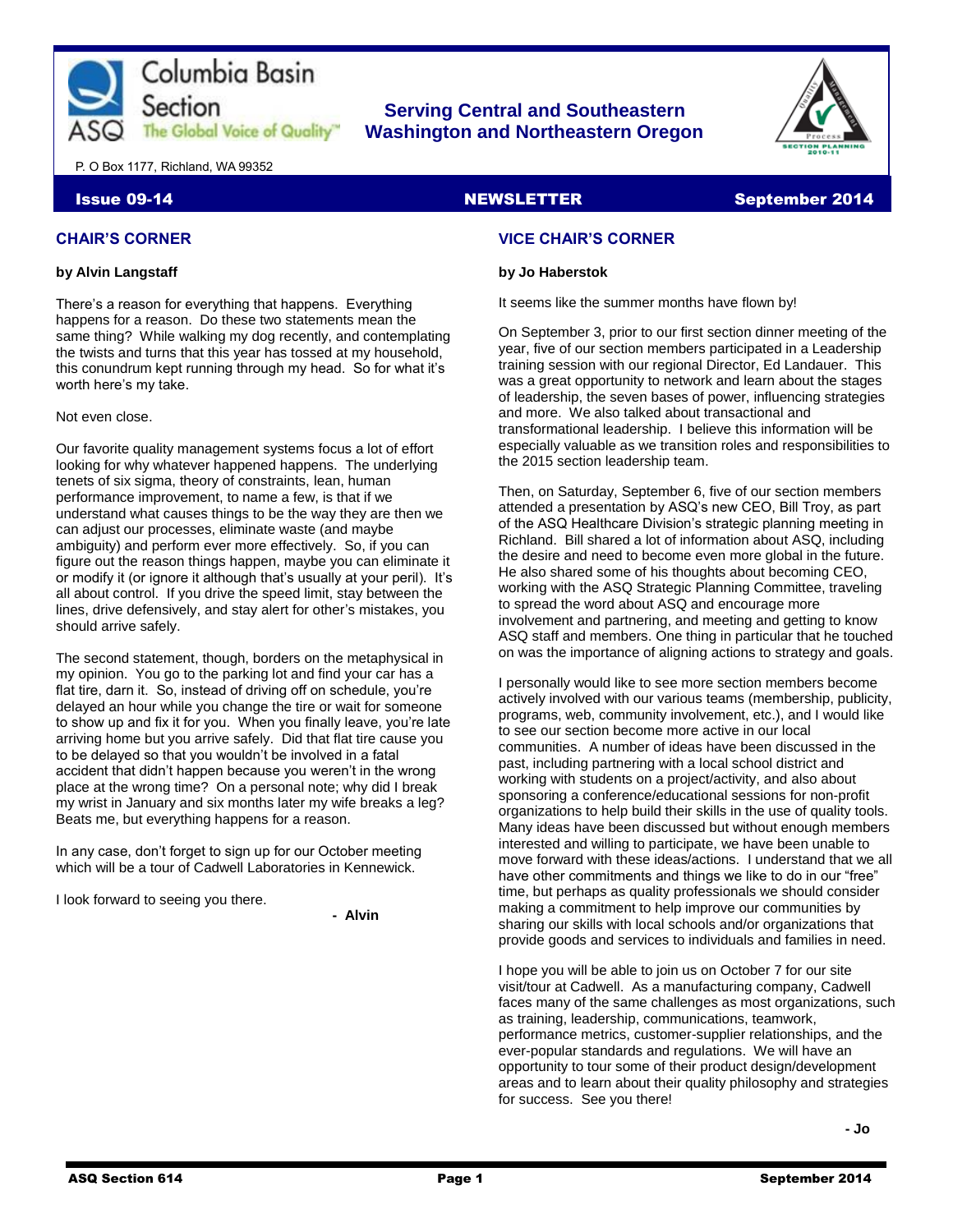



# **Note LOCATION AND TIME:**

**Tuesday October 7, 2014**

# **LOCATION:**

Cadwell 909 N. Kellogg Street Kennewick, Washington (509) 735-6481 [Map](https://www.google.com/maps/place/Cadwell+Laboratories+Inc/@46.220516,-119.203612,17z/data=!3m1!4b1!4m2!3m1!1s0x5498799070aa09a7:0x7684f74b1a0565e6)

5:45 p.m. - Check in/ 6:00 p.m. – Tour Begins

Tour will last about 1 hour.

There is no charge for this site visit.

# **DINNER IDEAS:**

For those who would like to have dinner or a light meal following the tour, there are a number of nearby eateries, including Fire Artisan Pizza, Applebees, Red Lobster, Pizza Hut and more.

For planning purposes, reservations must be received by October 1. Send an email to [Panda\\_2@charter.net](mailto:Panda_2@charter.net) with your name, phone number, company affiliation, or call Alvin at (509) 371-2221.

**Note:** There is no age restriction for the tour and presentation. Sign up to bring other work colleagues of friends/family.

*For more information about our ASQ section and other upcoming events:* [www.asq614.org/](http://www.asq614.org/)

# **"QUALITY AT CADWELL" Site Visit**



Cadwell has been innovating and advancing the field of electrophysiology since 1979, when they introduced the first microprocessor controlled electromyography (EMG) system. Their commitment and desire to develop affordable, full-featured instruments has not wavered over the last 30 years. Today their EMG and evoked potential (EP) products are designed around these basic principles; Reliability, Ease-of-Use, Reduced Testing Time, Rapid Review of Findings, and custom Report Generation.

Cadwell was formed by John Cadwell and his brother Carl, shortly after John designed the first microprocessor controlled EMG instrument. Since then, the company has been a leader in the development and manufacture of innovative and reliable instruments for neurophysiology.

The Cadwell name is well known in the Tri-Cities area, but what is probably not so well known is the range of products they design, manufacture, sell and service. For example, have you heard of the Easy ApneaTrak system? This is used for home sleep studies, to determine if individuals have sleep disordered breathing and/or snoring. Another item, the Envisio system is comprised of innovative hardware and software designed by the Cadwell development team for use in the ICU environment. Cadwell holds numerous patents, including those for magnetic stimulators, cable shielding designs, neural network analysis of EEG and database designs.

Still located in Kennewick today, John and Carl continue ownership of the company and come to work every day to develop and market products ranging from EMG to EEG to PSG to IONM instrumentation and more. Cadwell has also developed strategic distribution relationships with leading suppliers to provide best in class products for every-day use.

Our special tour on October 7 will provide opportunities to visit some of their product design/development areas and to learn about quality challenges and requirements as well as some of the quality tools and techniques they utilize. And for those who don't recognize all the acronyms, never fear… you'll be able to ask one of our tour guides as we get together to learn about research and development, customer service, production, and more.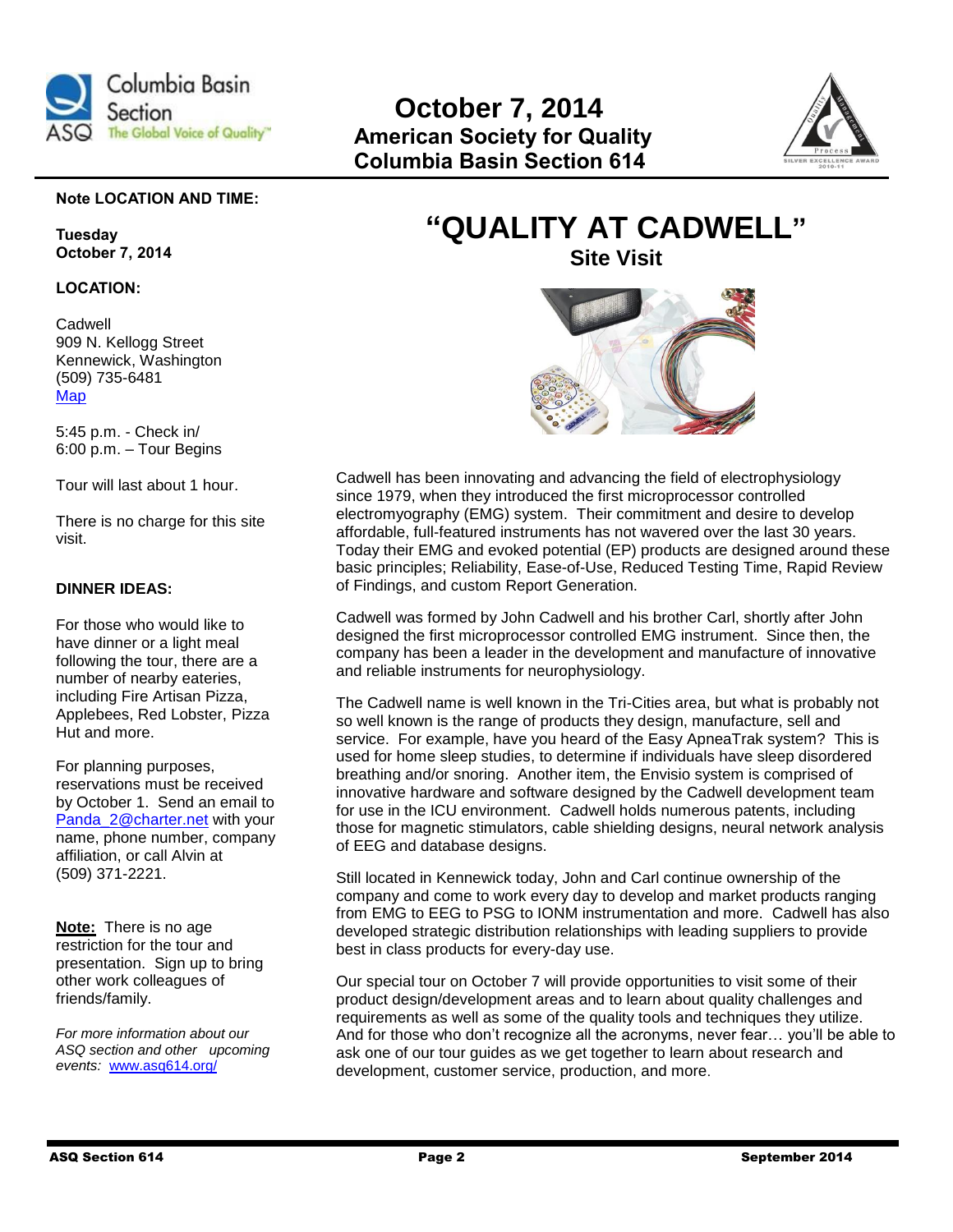# **SECTION ELECTION TIME**

Are you interested in taking on a leadership role in our section in 2015? The following are elected positions to be filled: Chair, Secretary and Treasurer. Other required positions are Membership Chair, Nominating Chair and Audit Chair. In addition, volunteers are needed to lead the Certification, Newsletter, Website, Programs, Publicity, Voice of the Customer and Education teams.

If you are interested in any of these positions, please contact [Alvin](mailto:panda_2@charter.net) or another Leadership Team member.

# **LOOKING FOR A REPLACEMENT WEBMASTER**

Do you know the meaning of at least five of these calls?

- <p>
- $<$ ol $>$  $<$ /ol $>$
- <ul> </ul>
- $<$ h3> $<$ h3>
- <li> </li>
- <div> </div>
- <a href=> </a>

Can you do the ftp? Can you do simple text editing?

If your answers are "yes," you may be a great section webmaster. The effort takes about one hour each month and is all done remotely. (Yes, even Moses Lake, La Grande, and Ellensburg.) You receive notices and events from the section leadership team and others, turn them into html and pdf files and upload those files to the server in Kennewick. If you can't attend the monthly dinner meetings, you can still contribute to your local ASQ section. The pay (none) is not great, but the power is extreme.

If you are interested, check out some of the past newsletters on our [website.](http://asq614.org/) Then contac[t Dennis Arter,](mailto:dennis@auditguy.net) the current webmaster. Just click the link at the bottom of every page on the website. The transition will be gradual over several months, if you wish. Backups exist, so you can't totally mess things up. There is no software to purchase, no flash or other fancy stuff; just simple html coding. Windows, Mac, and Linux users are welcome.

# **QUOTE OF THE MONTH**

"I am not as good as I ought to be. I am not as good as I want to be. I am not as good as I'm going to be. But I am thankful that I'm better than I used to be."

~John Robert Wooden

# **GET YOUR SEPTEMBER MEMBER GIFT**

This month's gift from ASQ to members is all about the Cost of Quality. This is not the price of creating a quality product of service. It's the cost(s) of NOT creating a quality product or service. Any costs that would not have been expended if quality were perfect contribute to the cost of quality.

Some examples:

- o Reworking of a manufactured item
- o Retesting of an assembly
- o Rebuilding of a tool
- o Correcting a bank statement
- o Reworking of a service, such as replacement of a food order in a restaurant

The free member gift this month, the Cost of Quality Bundle, includes:

- *The Executive Guide to Understanding and Implementing Quality Cost Programs* (e-book, 128 pages)
- An Introduction to the Cost of Quality (\*webcast, 24 min)

To access your member gift, [click here](http://links.communications.asq.org/ctt?kn=3&ms=OTM1NTEwMAS2&r=MTM1NzIxMzA3NDM4S0&b=0&j=MzgwMTQzODkzS0&mt=1&rt=0).

# **QUALITY BLOGS FOR FUN AND INSPIRATION**

## **by Jo Haberstok**

The July issue of *Quality Progress* focused on networking and connecting with other quality professionals. Networking may mean different things to different people – to some it's all about sharing information on Facebook, LinkedIn, Twitter, etc. Others may prefer in-person conversations, which can be found in workplaces, at conferences, and – of course – at ASQ section meetings.

Another way to share information and connect with others is through blogging. In the QP article, questions were asked of some members of ASQ's Influential Voices blogging group. For those who may have missed the article, links to the blogs of the individuals featured in the article are provided below.

Jimena Calfa – author of ["Let's Talk about Quality"](http://onquality.blogspot.com/) and ["Opportunities for Improvement"](http://onquality.blogspot.com/2013/05/ofi-opportunities-for-improvement.html) blogs

Mark Graban - author of ["Lean Blog"](http://www.leanblog.org/)

John Hunter – Author of ["Curious Cat Management"](http://management.curiouscatblog.net/) and "W. [Edwards Deming Institute"](http://blog.deming.org/) blogs

Jennifer J. Stepniowski – author of ["Quality Time"](http://ijenn.me/) blog

Daniel Zrymiak – author o[f "AQualitEvolution"](http://qualitevolution.blogspot.ca/) blog

Take some time to check out these – and other qualityrelated blogs. You'll likely find some interesting topics and some very interesting views expressed.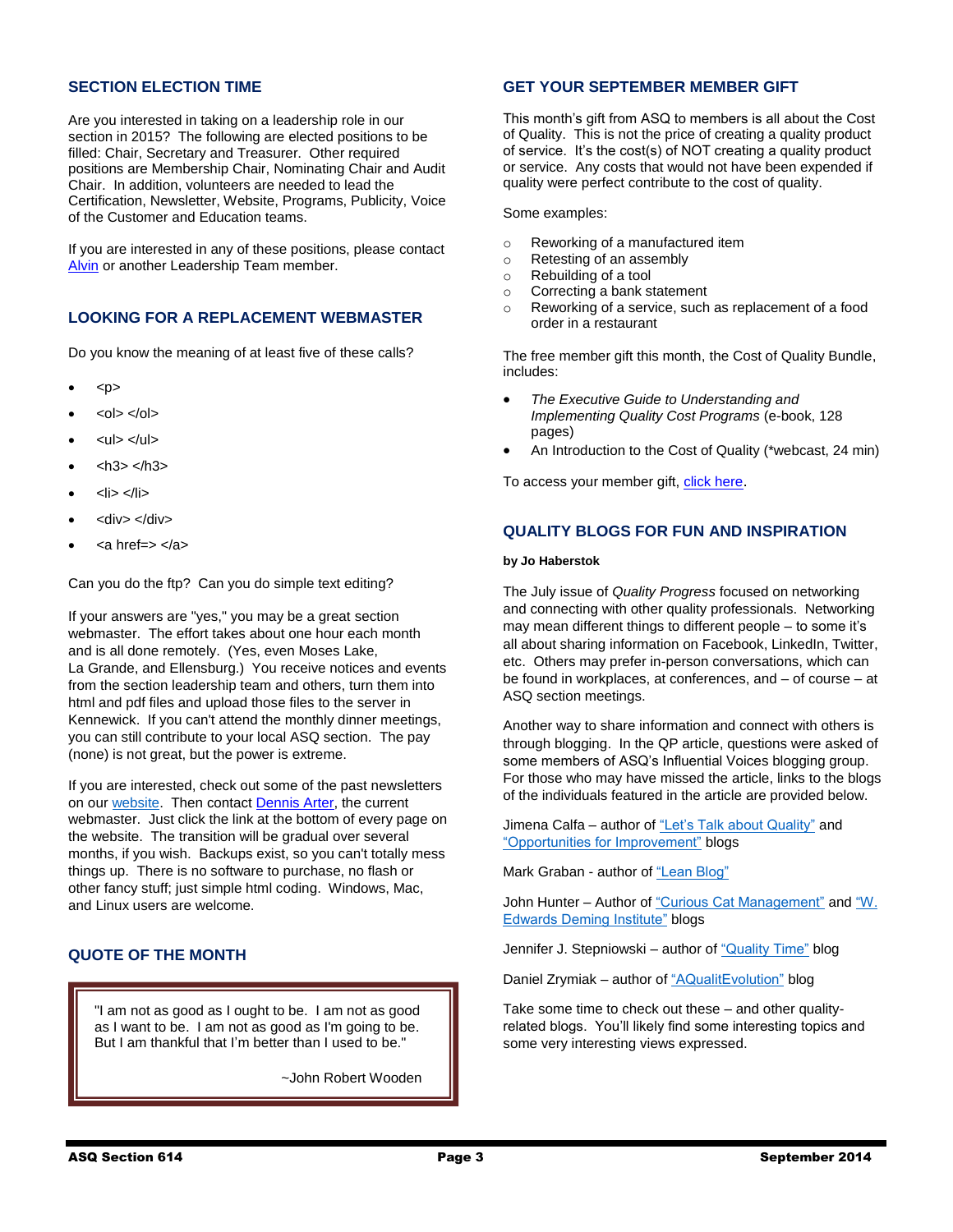# **WHO ARE YOU FOLLOWING?**

## **by Ron Rosenberg**

The other night, we met our son for dinner at a new Mexican restaurant he had recently discovered. Because of travel (his and ours) we hadn't seen him for a few months, and we had a lot of catching up to do. We got there at 7:30 pm; it turns out that the restaurant closed at 8:00 pm, and we still wanted to hang out a bit, so he recommended a bar about eight minutes away that had outdoor seating with a nice view of the downtown skyline.

We got into our car, punched the address into the GPS, and started following him onto the road. My wife Lorie was driving, and noticed what looked like a large dent on the side of his car as he turned out of the parking lot. It was dark, and the lighting was bad, so I responded that it was probably just the reflection from a nearby streetlight that made it look like a dent.

We followed the car down some side streets that were different from what the GPS was telling us, but we figured that our son knew a shortcut. Then, the car pulled into a parking lot, grabbed an open spot and stopped. Thinking he was lost, we pulled alongside him...only to watch three people get out of the other car - the ones who were at the table behind us at the Mexican restaurant! And, upon closer inspection, we saw that the vehicle was a similar make and model of our son's car, but clearly not identical. And Lorie was right: there was a big dent on the passenger side.

It seems that when we turned our own car around at the restaurant, our son had already left; and we had followed the other car, thinking it was his and ended up in some random parking lot.

In business, we see this all the time: people copying an ad, a campaign, or even an entire marketing strategy because it "seems right" or "looks good" without taking the time to actually determine if it's effective, relevant, or will even get the job done.

In business as in life, the problem is the same: if you follow the wrong path, you end up in the wrong place. And yet, many people manage their lives in this same way, heading down the road with no clear idea of where they're going, and following what other people do because it seems familiar.

Instead, why not try something different? Take some time to develop a vision and mission statement for your work and your life that can act as a GPS, helping you navigate your way, letting you know when you've gone off course, and "rerouting" you to help you get back on track when you've had a setback or challenge.

*Ron Rosenberg is a nationally recognized and award-winning expert on marketing and customer service and a winner of the prestigious International Marketer of the Year award at the GKIC International Marketing Summit. He is the author of Double Your Memory in 90 Minutes and Breaking Out of the Change Trap. Ron has appeared as a guest on nationally syndicated radio shows including ABC Radio and Dateline Washington. To access his online business forum, [click here.](http://businessownersurvivalkit.com/)*

# **AN EXAMPLE OF LEADERSHIP**

### **by Robert Boykin**

There was never a doubt about the extent of the coach's basketball knowledge. His reputation for turning around ineffective basketball programs was well-known.

In the summer of 1976, Coach Moses was named head basketball coach of a fledgling high school basketball program. The program was in trouble. It had come in last place the previous four years and owned the worst graduation rate for the student-athletes. Last in games won, first in games lost, and landlords of the lowest grade point averages ever recorded by the school. Yet two years later, the school's basketball program was ranked number one in the district, and 60% of the players had a grade point average of 3.0 or higher. What happened?

Coach's strategy focused first on what he believed was the most critical element…the intrinsic importance of each individual player, then on how each player played a role in the success of the team. Coach convinced his players that a team could not be successful without individual sacrifice. Each player had to believe that he had the talent to be the best at his position, no matter how small he was or how tall. This acceptance also instilled a confidence in the player to believe that success in the classroom was no different than success on the basketball court. You work hard and success would follow, and those around you would hustle to keep up. Dedication, discipline, and individual sacrifice were the keys.

Coach was a hard teacher who convinced his players to never accept defeat under any circumstance. If you had a bad game today you could have a good game tomorrow if you sacrificed and worked hard – and in so doing the team could move closer to success.

Coach preached on and on about the value of the individual, and the importance of the individual to the team. The key was to empower the player. Let the player make the decision to be better and take action to be a part of the higher power which was the team. He motivated twelve players who were energized and ready to give it their all because they were focused on one very important goal...making the team better through individual sacrifice and achievement.

Sounds too good to be true, doesn't it? But it is. Coach convinced us that the strength of the team is the player, and the strength of the player is the team.

*"A leader's job is to look into the future and see the organization, not as it is, but as it should be."* -- Jack Welch